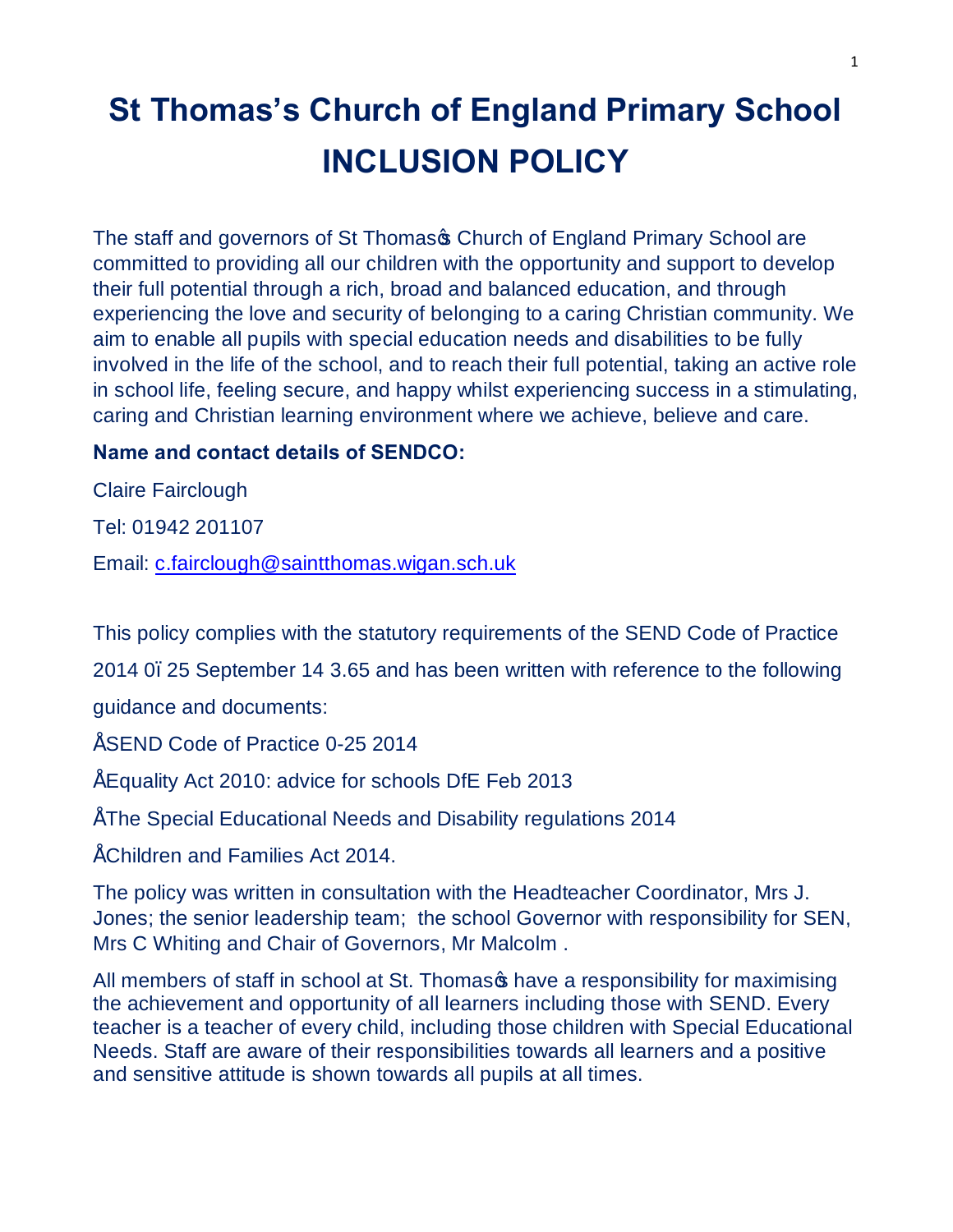# **AIMS**

The aims of our inclusion policy and practice at St Thomasos are:

- To provide curriculum access for all
- · To secure outstanding levels of progress for all
- To secure high levels of achievement for all
- To meet individual needs through a wide range of provision
- To attain high levels of satisfaction and participation from pupils, parents and carers
- To involve parents at an early stage with their child **s** education
- · To work with the special educational professionals in partnership with parents and children to take into account the views of individuals and the views of the child in respect of a child **s** particular needs
- · To map provision carefully for all vulnerable learners to ensure that staffing deployment, resource allocation and choice of intervention is leading to good learning outcomes.
- To ensure a high level of staff expertise to meet pupil need, through well targeted continuing professional development.
- To work in cooperative and productive partnership with the Local Authority and other outside agencies, to ensure there is a multi-professional approach to meeting the needs of all vulnerable learners.

# **OBJECTIVES**

• To admit all pupils to the school on the basis of the school published admissions procedures and welcome all pupils, including those with SEN.

• To identify and provide for pupils who have special educational needs and

additional needs

• To work within the guidance provided in the SEND Code of Practice 2014

 $\tilde{\ }$  To operate a  $\equiv$  whole pupil, whole schoolgapproach to the management and

provision of support for special educational needs

• To provide a Special Educational Needs Co-ordinator (SENCO)

• To provide support and advice for all staff working with special educational needs pupils.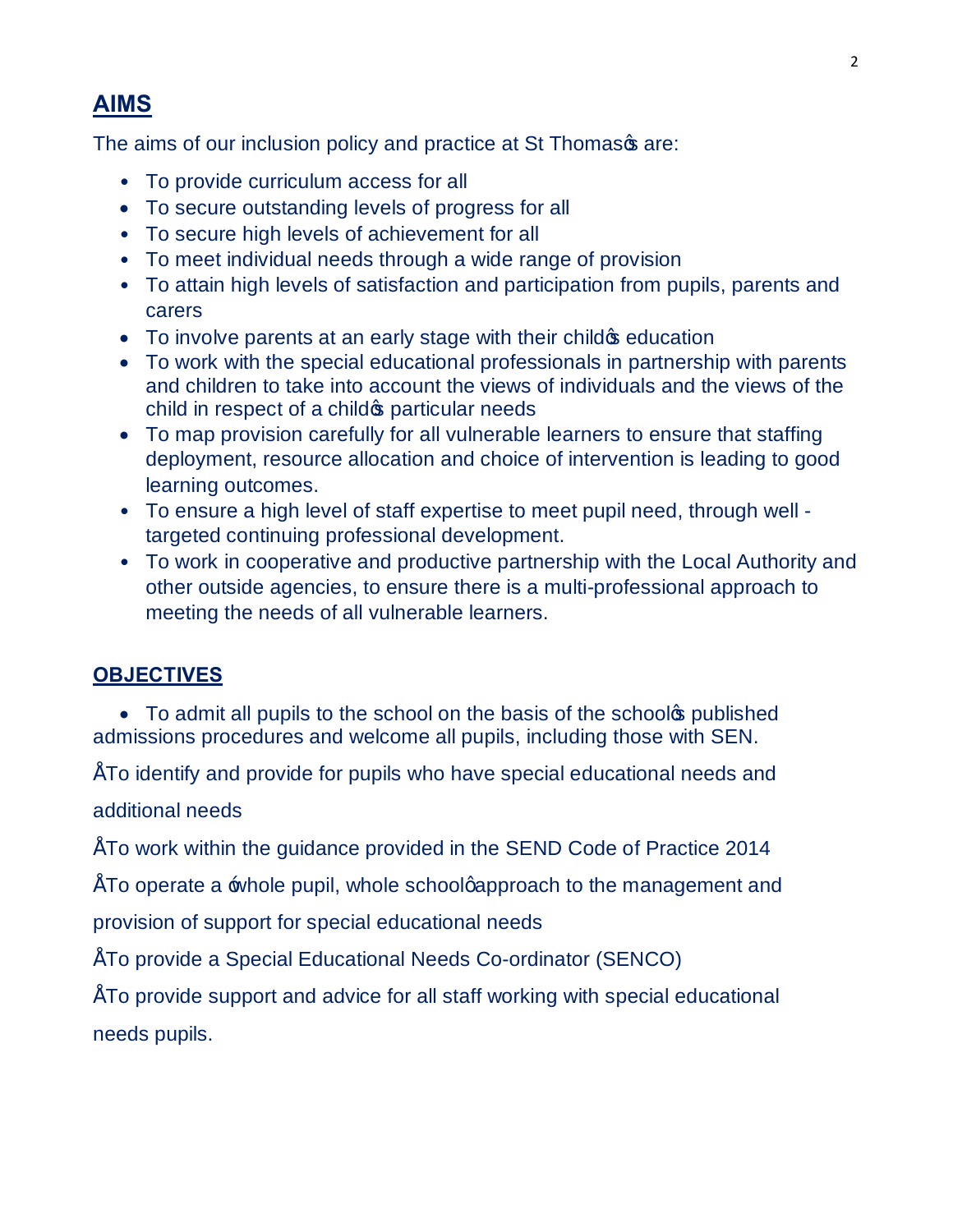# **SECTION 2: IDENTIFYING SPECIAL EDUCATIONAL NEEDS**

## **Definition of SEND**

A child or young person has SEND if they have a learning difficulty or disability which calls

for special educational provision to be made for him or her.

A child of compulsory school age or a young person has a learning difficulty or disability if he

or she:

- · has a significantly greater difficulty in learning than the majority of others of the same age, or
- has a disability which prevents or hinders him or her from making use of facilities of a kind generally provided for others of the same age in mainstream schools

For children aged two or more, special educational provision is educational or training

provision that is additional to or different from that made generally for other children or

young people of the same age by mainstream schools, maintained nursery schools, mainstream post-16 institutions or by relevant early years providers.

Disability is defined as % physical or mental impairment which has a long-term and substantial adverse effect on their ability to carry out normal day-to-day activities on  $\pm$ ong-termgis defined as  $\pm$  year or moregand  $\pm$ ubstantialgis defined as  $\pm$ nore than minor or trivialq

The Special Educational Needs (SEND) Code of Practice: for 0 to 25 years identifies four

broad areas of Special Educational Needs;

- 1. **Communication and Interaction**
- **2. Cognition and Learning**
- **3. Social, emotion and mental health difficulties**
- **4. Sensory and/or physical needs**

**The SEND Code of Practice 2014 suggests that pupils are only identified as having SEN if they do not make adequate progress once they have had all the intervention or adjustments and good quality personalised teaching.**

Section 19 of the Children and Families Act 2014 makes clear that local authorities, in carrying out their functions under the Act in relation to disabled children and young people and those with special educational needs (SEN), **must** have regard to: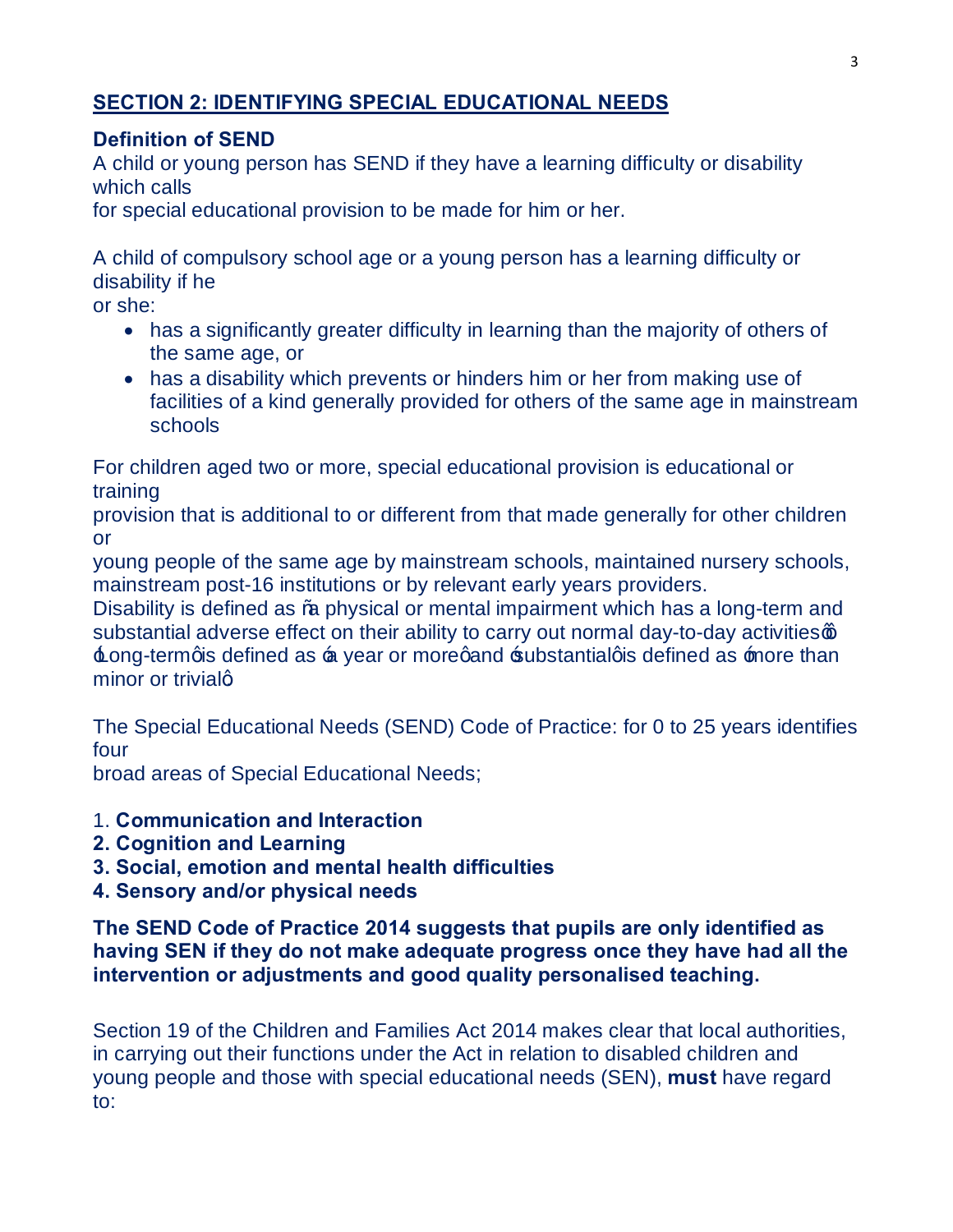the views, wishes and feelings of the child or young person, and the child of parents

the importance of the child or young person, and the child operator participating as fully as possible in decisions, and being provided with the information and support necessary to enable participation in those decisions

the need to support the child or young person, and the child opparents, in order to facilitate the development of the child or young person and to help them achieve the best possible educational and other outcomes, preparing them effectively for adulthood.

At St Thomas<sub>®</sub> CE Primary School we identify the needs of pupils by considering the needs of the whole child. If a child is underachieving they will not necessarily have a special educational need. It is our responsibility to identify this quickly and to ensure that appropriate interventions are put in place to help these pupils to make the progress of which they are capable through liaison with the class teacher.

We recognise that there are factors which may impact on progress and attainment other than SEND, these may include issues in relation to:

- Attendance and punctuality
- · Health and Welfare
- · English as an Additional Language
- · Being in receipt of Pupil Premium Grant
- Being a Looked After Child
- · Being a child of active Serviceman/woman
- · Being a member of a Travelling community

## **SECTION 3 A GRADUATED APPROACH TO SEN SUPPORT**

All children and young people at St Thomas CE Primary School have an entitlement to high quality everyday personalised teaching. This is teaching that is carefully planned and takes prior learning into account. Lessons have a clear structure and include objectives that are shared and revisited during the lesson. Teachers use lively, dynamic, interactive teaching methods that ensure high quality teaching and learning taking different learning styles into account.

All teachers are responsible and accountable for the progress and development of the pupils in their class, including where pupils access support from teaching assistants or specialist staff;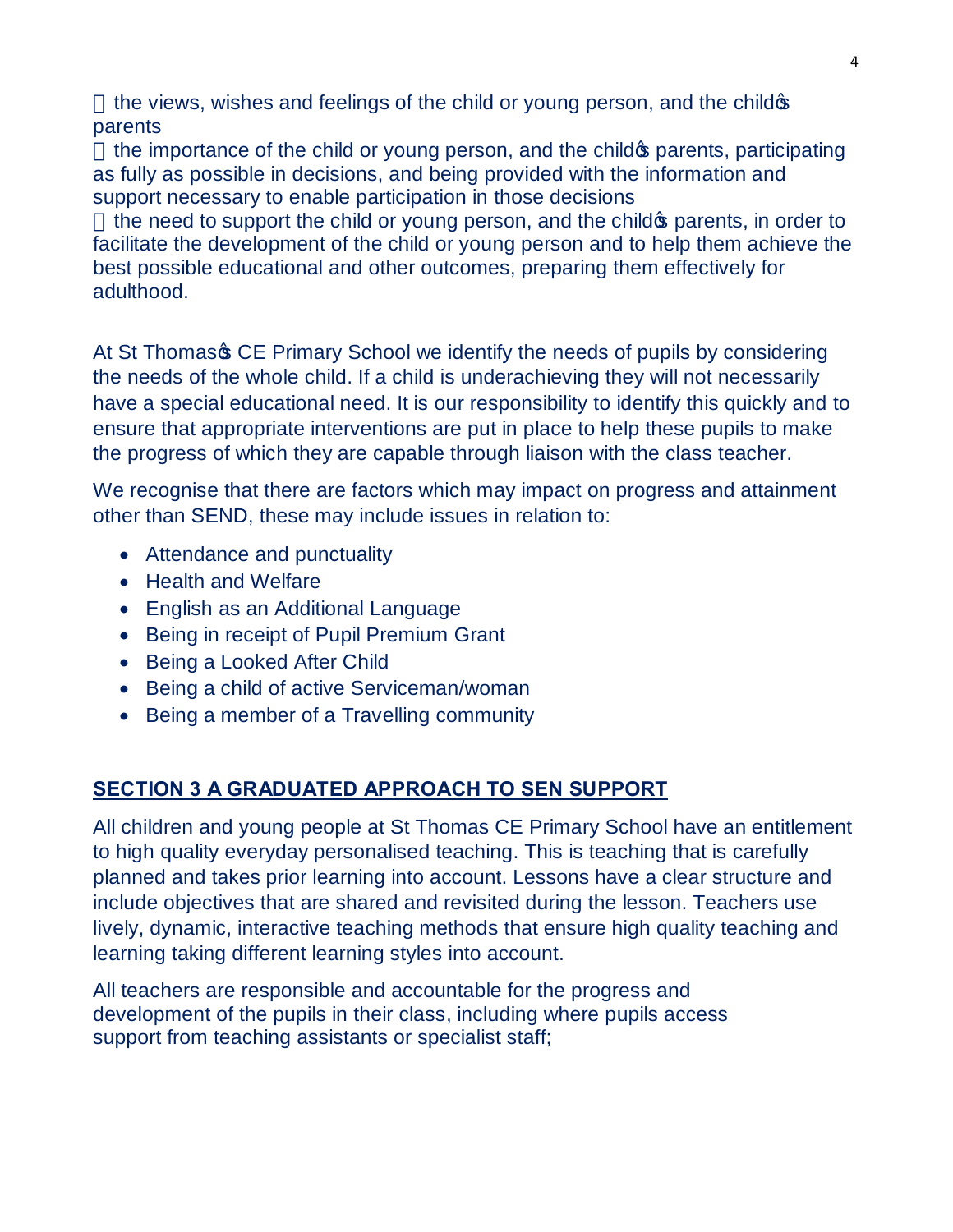**Inclusive Quality First Teaching** focuses on making learning purposeful and enjoyable. It is learner-centred and personalisation is paramount. High achievement for all through explicit high expectations and high aspirations

• The learning needs of all children and young people are considered, ensuring support and challenge for learners.

• Lesson planning, involving everyone working with the children and young people, takes account of prior learning based on assessment. This enables learning objectives to be specific, focused and differentiated appropriately with clear success criteria.

A purposeful, organised and well-resourced classroom environment which encourages independence

• A planned range of teaching skills, strategies and approaches are deployed to engage all learners.

• Teaching considers the use of language ensuring it is matched to the needs and circumstances of the learner.

• Adults model good practice by working together.

• Teachers provide clear explanations of teaching points and use appropriate questioning to develop understanding and to set challenges

• Special Educational Needs provision and resources are provided using an %Ssess, Plan, Do, Review+approach.

Motivated learners are fully engaged in learning, having opportunities to

work both independently and collaboratively

• Focused praise and effective feedback (i e: positive praise and reward, modelling, instructing, scaffolding, explanation, questioning and recording and marking, which needs to be timely and specific)

• Everyone involved in teaching is deployed appropriately and knows how to support learning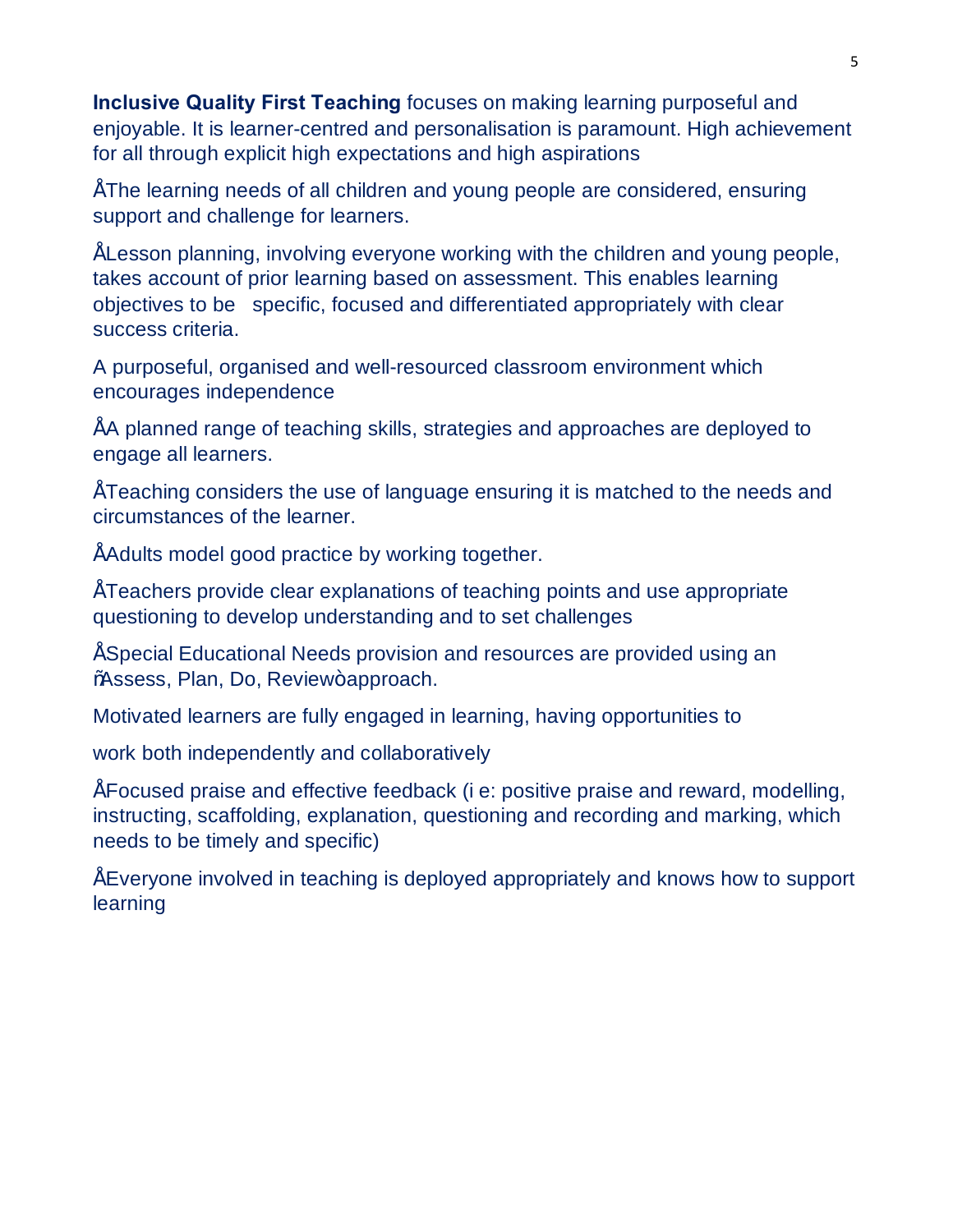## **The Graduated Approach**



- Stage 1: No additional support
- Stage 2: Low level of additional support
- Stage 3: High level of additional support
- Stage 4: Exceptional Support

To enable children and young people to achieve their learning outcomes, St Thomas & CE primary School uses a graduated approach to support.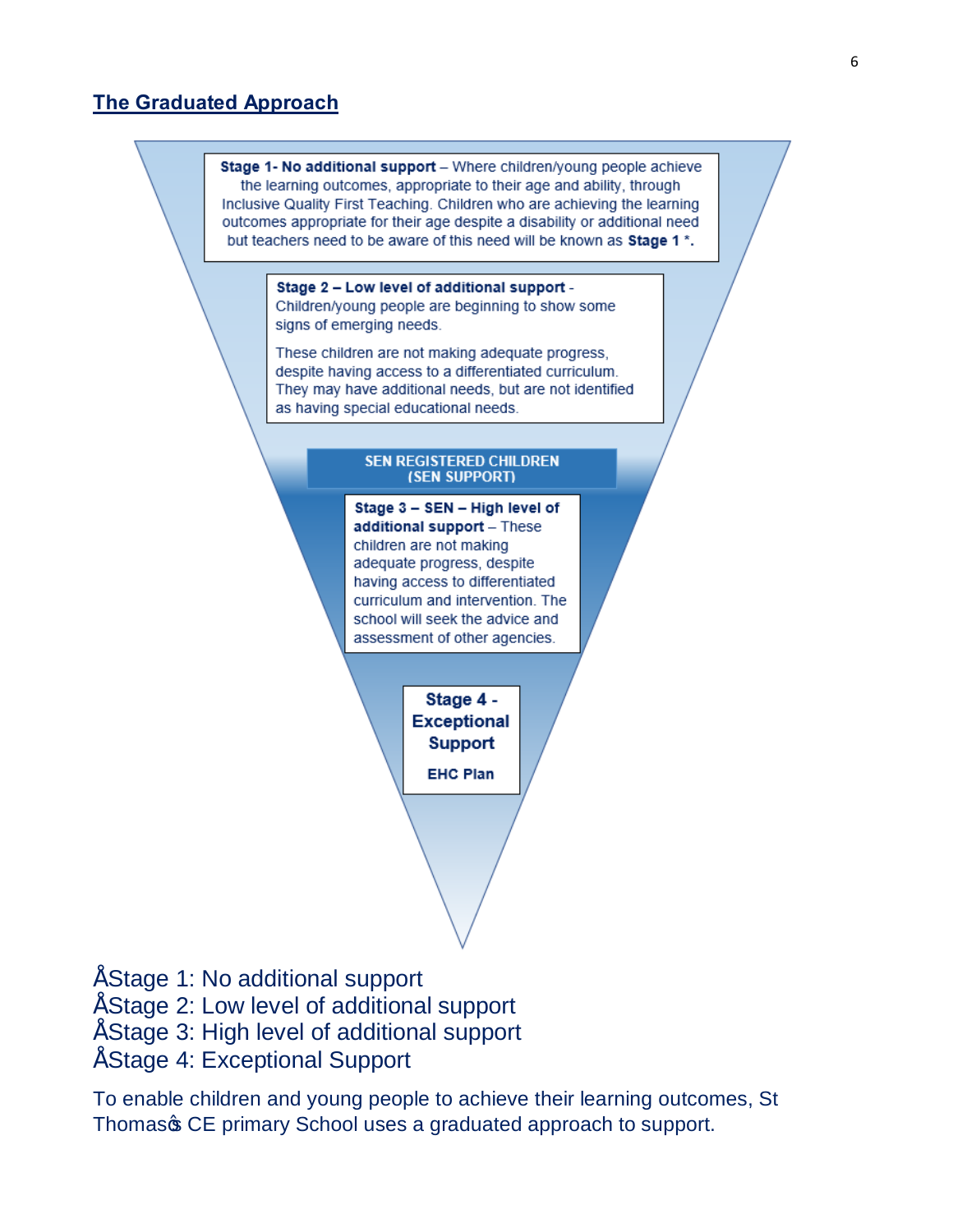• **Stage 1 - No additional support** – Where children/young people achieve the learning outcomes, appropriate to their age and ability, through Inclusive Quality First Teaching.

• St Thomas GCE Primary School recognises that there are a number of children who are achieving the learning outcomes appropriate for their age despite a disability or additional need. However, it is important that teachers and support staff are aware of this need in order to provide the appropriate support. These children are known as **Stage One \*.**

• **Stage 2 - Low level of additional support** - Children/young people are beginning to show some signs of emerging needs.

These children are not making adequate progress, despite having access to a differentiated curriculum. They may have additional needs, but are not identified as having special educational needs.

These children will have access to time . limited, teacher planned interventions or resources such as, extra guided reading sessions, 1:1 reading, Project Code X, Talking Maths, RM Maths,Social interventions E>G Time to Talk, COOL.

Timely intervention would ensure that they move back to the A No Support gcategory in the majority of cases

For some children there may be a period of time when the support gradually  $intensifies$ , until  $\pm$ ots of Supportgis considered.

# • **Stage 3 - High level of additional support** –

These children are not making adequate progress, despite having access to differentiated curriculum and intervention.

The school will seek the advice and assessment of other agencies. Following assessment, a decision will be made as to what support the child needs. It could include sessions of 1:1 support. An IEP or Challenge Plan will be drawn up and the child will be described as SEN Support.

They may be children/young people for whom there is the possibility of an EHC Referral.

• **Stage 4 - Exceptional Support** - Children/young people who have complex and long-term needs and who have an Education, Health and Care (EHC) Plan or who will be referred for an EHC assessment in the near future.

" If a pupil is not making good progress despite receiving good quality first teaching and carefully differentiated activities, the class teacher and the SENDCO will consider all the information gathered from within the school about the pupilos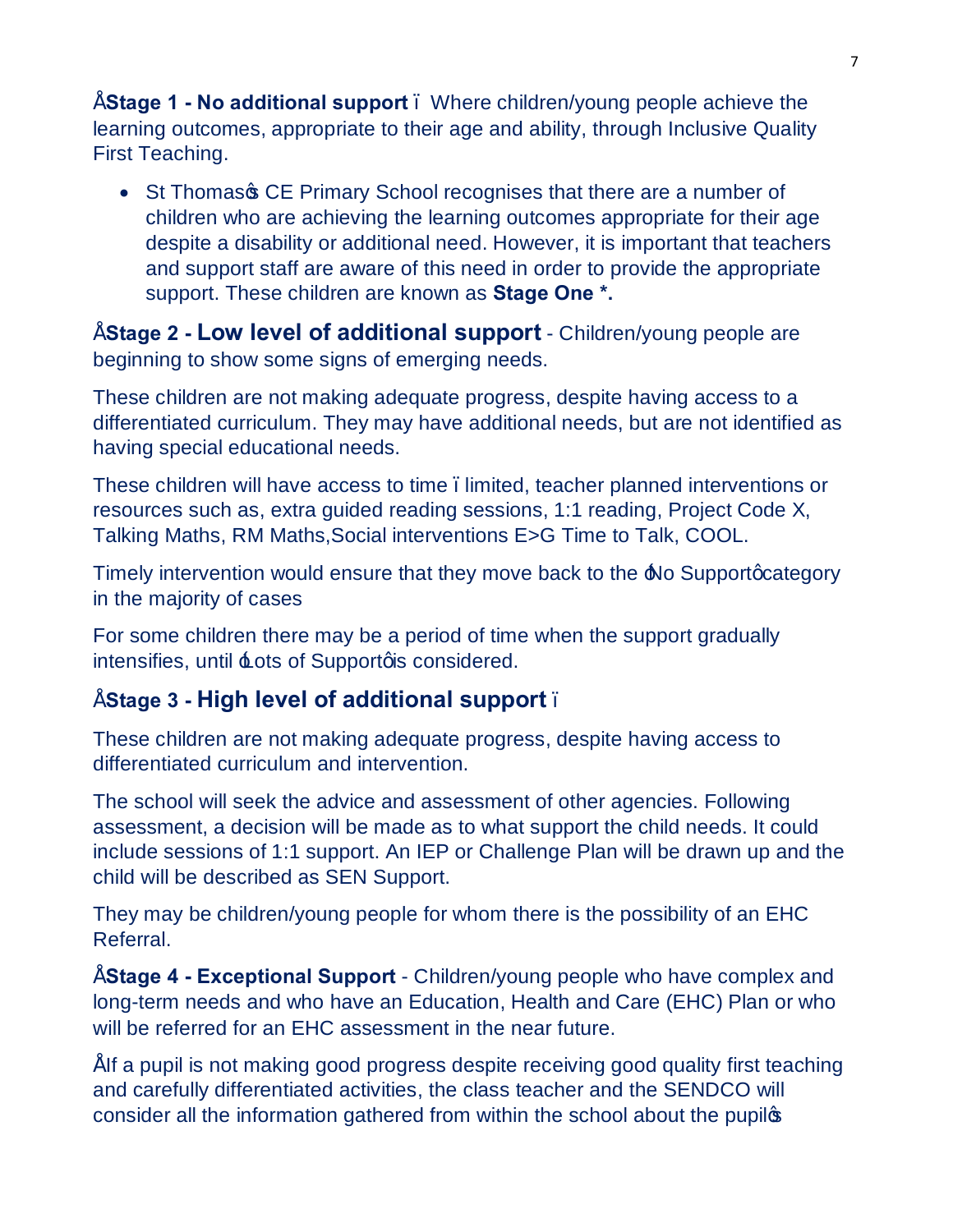progress, alongside national data, FFT and expectations of progress. From this information, teachers will complete an initial concern form;

• Parents and families are invited in to school to have a discussion with both the class teacher and the SENCO to decide next steps for their child

• Children wherever possible are involved in the decision making process when deciding what provision will be provided for them;

" If a pupil displays a higher level of need, (usually where a specific need has been identified or a child has reached the  $\pm$ ots of supportgstage) specialist provision from external agencies and professionals may be called upon to carry out more specialised assessments to help to further identify the provision required.

This may include:

## **Targeted Education Support Service (TESS**)

TESS provides targeted educational support where learning and/or behaviour are a concern and may have an effect on achievement.

## **Educational Psychology Service (EPS)**

This service provides advice and support for children and young people to help them with progress in education, positive mental health, personal and social development.

## **Specialist Sensory Education Team (SSET)**

SSET supports learners who have sight and hearing difficulties

## **Ethnic Minority Achievement Service (EMAS)**

EMAS provides support for learners whose first language is not English

#### **Schools Outreach Service**

The Schoolsg Outreach Service is provided by special schools working in partnership with the Special Educational Needs and Disability Service

(SENDS) and the Educational Psychology Service (EPS) to promote change and strengthen the inclusion of children and young people with SEND in mainstream settings.

#### **Children and Young People's Occupational Therapy Service**

This service aims to provide a high quality Occupational Therapy service as part of a multidisciplinary team to meet the needs of children and young people.

**Children's Physiotherapy Service**This service aims to provide a high quality physiotherapy service as part of a multidisciplinary team to meet the needs of children and young people aged 0-16 or 0-19 if attending a special school.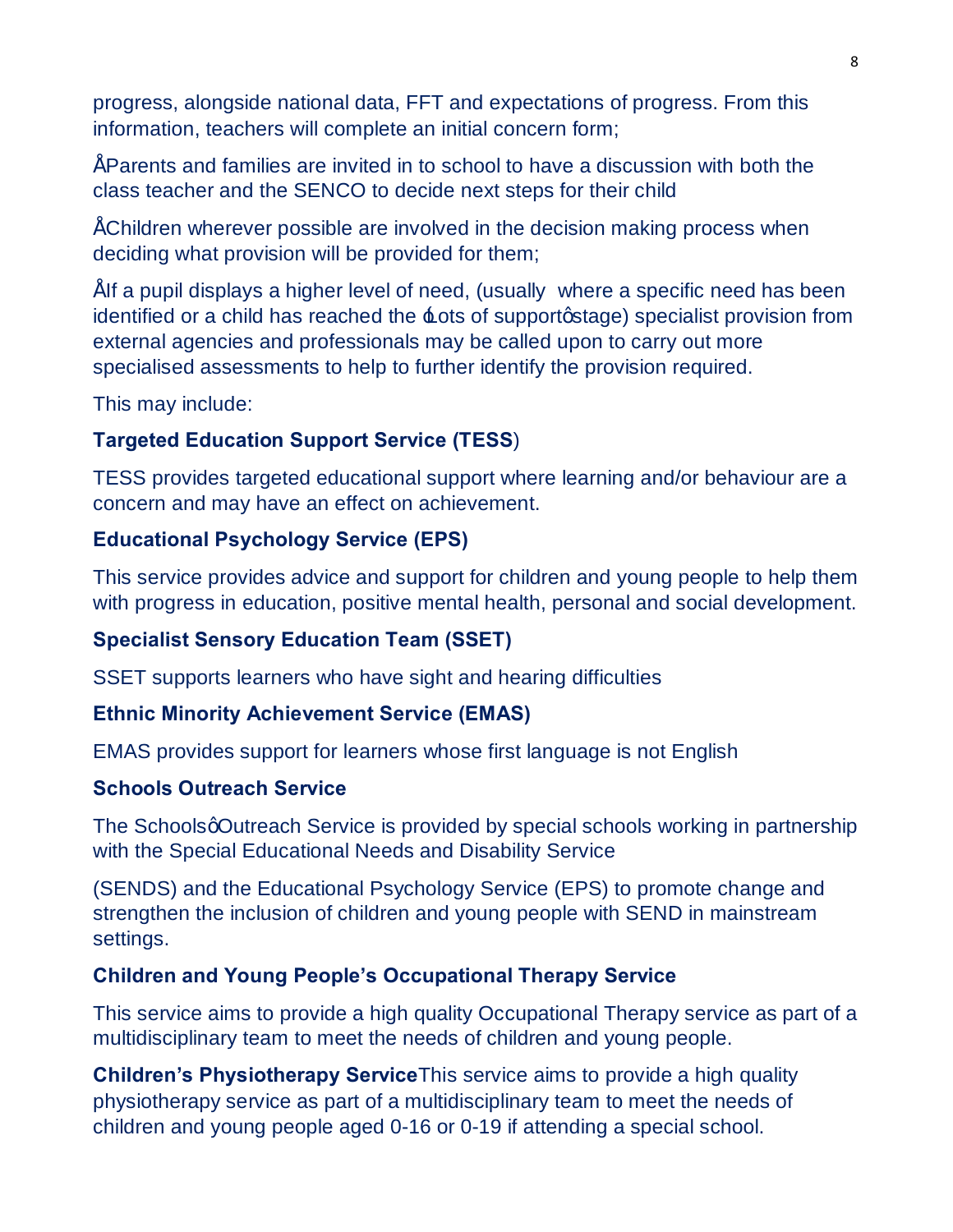# **Children and Young People's School Nursing Service**

School Nurses are public health nurses who lead and deliver the Healthy Child Programme for school-aged children and young people.

## **Children and Young People Speech and Language Therapy Service**

The service aim is to provide a high quality speech and language therapy service to children and young people with speech, language and communication difficulties and/or eating and drinking difficulties in the Ashton, Leigh and Wigan area.

## **SEND Information and Advice and Support Service (SENDIASS)**

The benefits of the active participation of parents and young people in decisions about special educational provision are crucial to the systems and processes as they exist in Wigan. SENDIASS, which was formerly known as Wigan Parent Partnership and Participation Service, will provide access to impartial and relevant information and support to promote effective partnership working.

• After assessments have taken place and parents, families and children have been involved in discussion, all stakeholders will make a decision about the next steps for the child. This could mean placement on the SEN register and an individual education plan being drawn up.

# **SECTION 4 MANAGING THE NEEDS OF PUPILS ON THE SEN REGISTER**

At St Thomas to we ensure that pupils who are on the SEN register are receiving the appropriate provision and we assess and review this through:

- Tracking the progress of pupils through the whole school tracking system
- · Termly progress meetings with Senior Management Team
- · Termly evaluation of the effectiveness of interventions on the provision map, in relation to the progress of each pupil
- · Ensuring that the class teacher fulfils their responsibility in collecting evidence of progress in relation to the outcomes set out in the plan or IEP and regularly maintaining and updating IEPs and plans relating to interventions.
- · When reviewing progress, if a child is not making expected progress or if the school is unable to meet the child op needs through the provision available, the SENCO requests additional support from specialist services.
- · When specialist services or outside agencies are requested, both parents and children are involved in the process of discussing the appropriate services required to meet their needs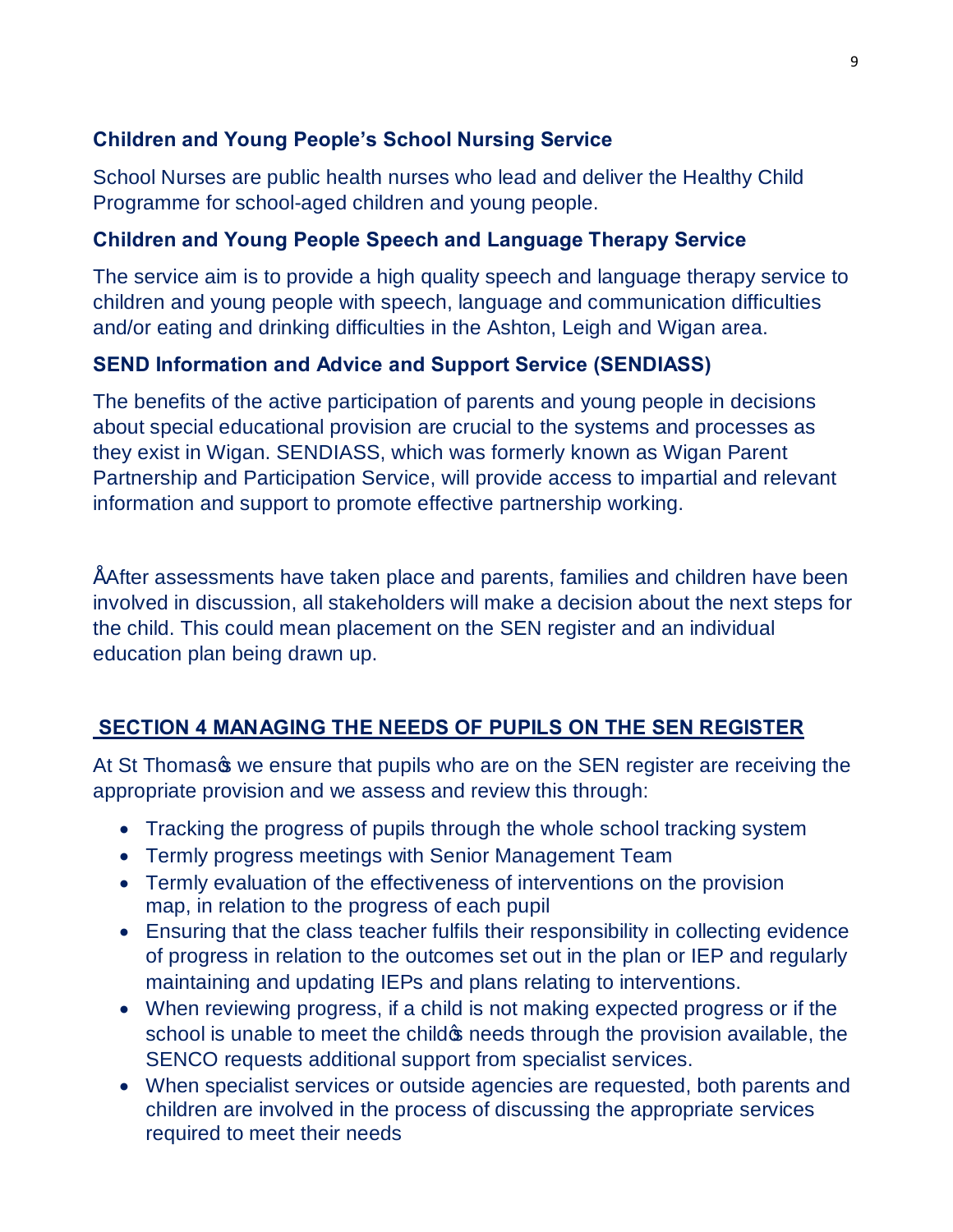- · Any agency referral documentation is completed by the SENDCO. This could include referrals to speech and language, TESS, EPS, Outreach services, counselling, OT.
- · Annual review of EHC plans as prescribed in the SEND Code of Practice 2014. All stakeholders are invited to be involved in the Annual review.

## **SECTION 5 CRITERIA FOR EXITING THE SEN REGISTER**

Through the review part of the **-e**ssess-plan-do-review aprocess, if a child has made significant progress which puts them back in line with their peers, and ensuring all stakeholders agree, the pupil will be removed from the SEN register.

## **SECTION 6 SUPPORTING CHILDREN AND FAMILIES**

St Thomas & CE Primary School will support pupils and their families by:

- · Ensuring that parents and pupils have easy access to the LA local offer through the schools own webpage.
- Providing a SEN Information Report on the schools webpage.
- · Ensuring that families are provided with links with other agencies to support both the family and the pupil when appropriate.
- A newsletter for parents of children with disabilities (CDN: Childreng Disability Newsletter) is produced by the LA three times a year and available to parents.
- · Parents are sign posted to services that will meet the needs of their own child.
- · Ensuring that families are able to access information about admission arrangements
- · Ensuring that families are informed about access arrangements for tests when necessary.
- Planning effective transition between phases and key stages.
- Ensuring parents are able to access the policy for managing medical conditions of pupils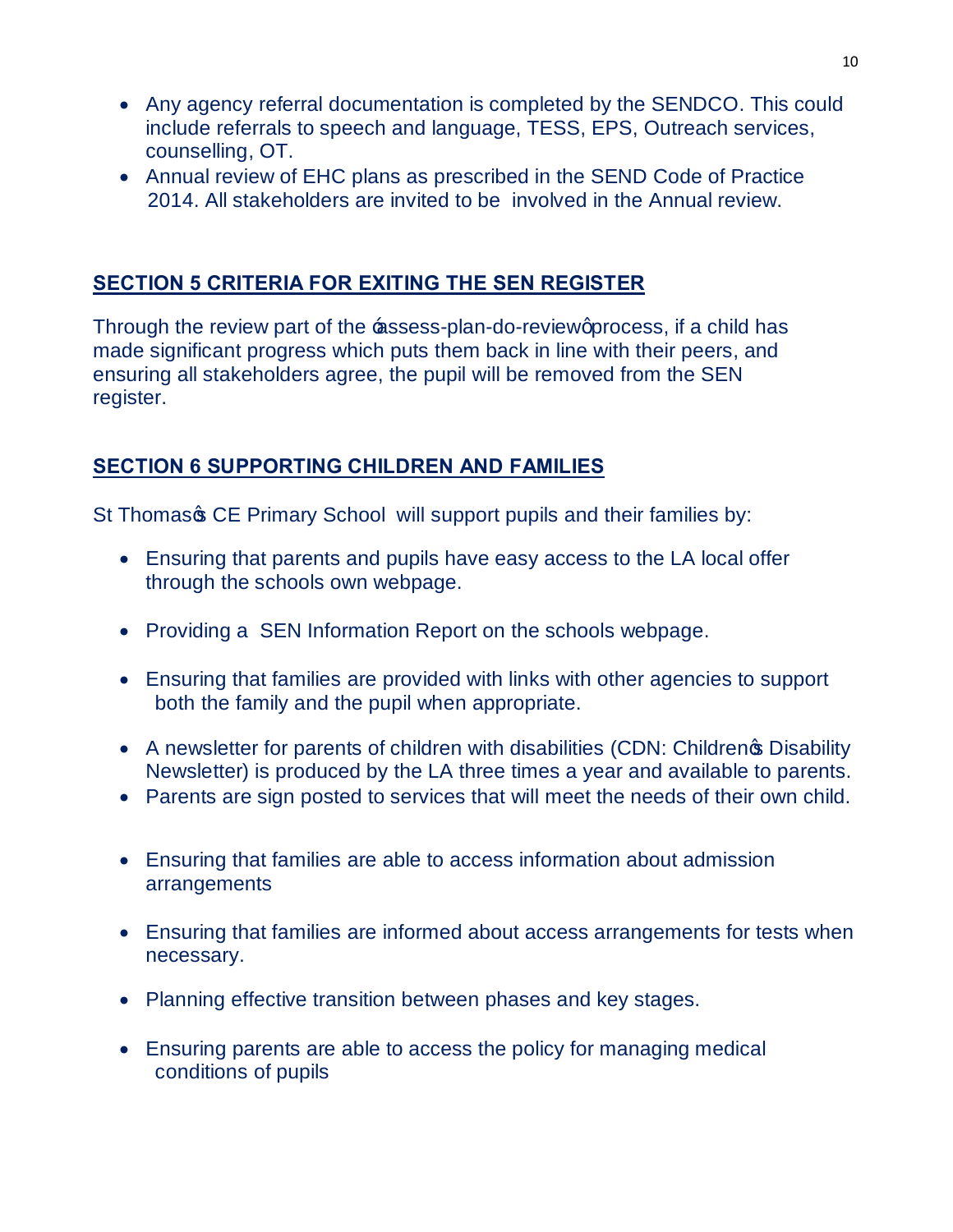# **SECTION 7 SUPPORTING PUPILS AT SCHOOL WITH MEDICAL CONDITIONS**

- Any children with medical conditions at St Thomas are supported and have fullaccess to all aspects of education, including school trips, physical education and any afterschool activities. Any children who have a disability in conjunction with amedical condition also have access to all aspects of school life and the school endeavours to comply with its duties under the Equality Act 2010.
- If a child with a medical condition at St Thomas as also has a special educational need (SEN) and a EHC plan or Statement of Special Educational Needs,we will work with health and social care to bring the plan together alongside their special educational provision and ensure that the SEND Code of Practice (2014) is followed.
- · Care plans are created where necessary, involving health professionals if appropriate, and staff are informed. A list of children with medical conditions, such as asthma, hay fever, allergies and other conditions, is provided for staff and regularly updated.
- · Procedures are in place for medical emergencies.
- All staff have briefings about children *i*s needs. Good ratios of staff with first aid training are maintained.
- Staff are trained by outside agencies when required to support specific medical needs and conditions. For example, epi – pen, epilepsy, diabetes and visual support training

## **SECTION 8 MONITORING AND EVALUATION OF SEND**

The monitoring and evaluation of the effectiveness of our provision is carried out in the following ways:

- Classroom observation by the senior leaders;
- · Learning walks by the SENDCOs
- · The assessment of progress made by intervention groups;
- · Tracking pupil progress using assessment data.
- · Parent and pupil views through annual reviews of EHCPs and Statutory Assessments
- Monitoring IEPs and IEP targets, evaluating the impact of IEPs on pupilsq progress;
- · Bi annual meetings between Educational psychologist, TESS team, Headteacher and SENCOs.
- · Termly SEN report to Governors.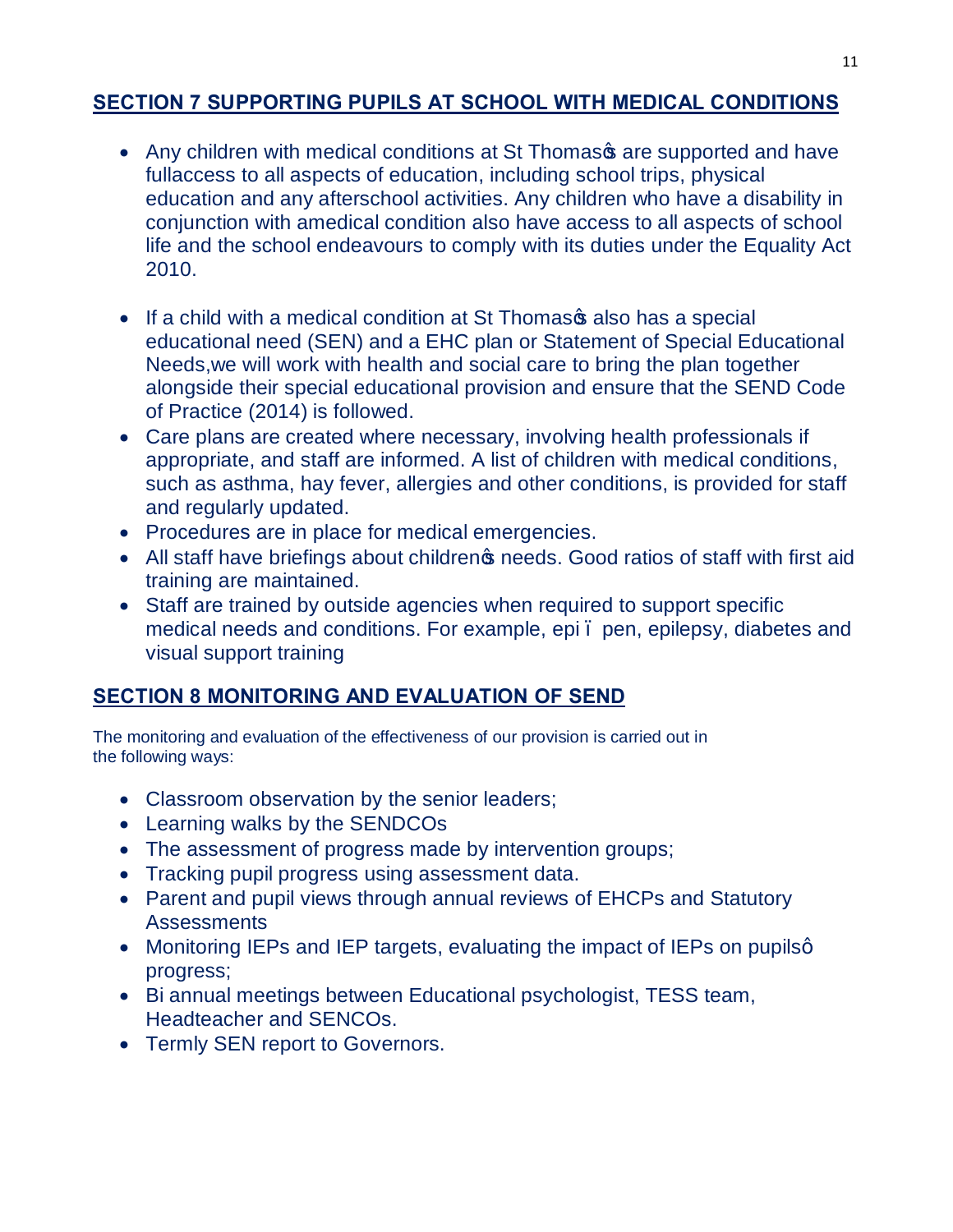# **SECTION 9 TRAINING AND RESOURCES**

In order to maintain and develop the quality of teaching and provision to respond to the strengths and needs of all pupils, all staff at St Thomas of are encouraged to undertake training and development.

- · The school has a training plan for all staff to improve the teaching and learning of children including those with SEND. This includes whole school training on SEND issues such as ASD, executive skills.
- Individual teachers and support staff attend training courses run by outside agencies that are relevant to the needs of specific children in their class e.g from the HOPE Outreach Service or the sensory support team
- The SENCOs keep fully up to date about SEN issues through attendance at LA training and cluster meetings.

# **SECTION 10 ROLES AND RESPONSIBILITIES**

## **SEND Governor: Carol Whiting**

Responsible for:

- Making sure that the necessary support is made for any child who attends the school who has SEND.
- Monitoring provision, standards and expenditure through regular reports to the Governing Body, meeting with SENDCOs, analysis of data and learning walks.

## **Head teacher: Mrs Judith Jones**

Responsible for:

- The day to day management of all aspects of the school, this includes the support for children with SEND.
- She will give responsibility to the SENDCO and class teachers but is still responsible for ensuring that your child op needs are met.
- She must make sure that the Governing Body is kept up to date about any issues in the school relating to SEND.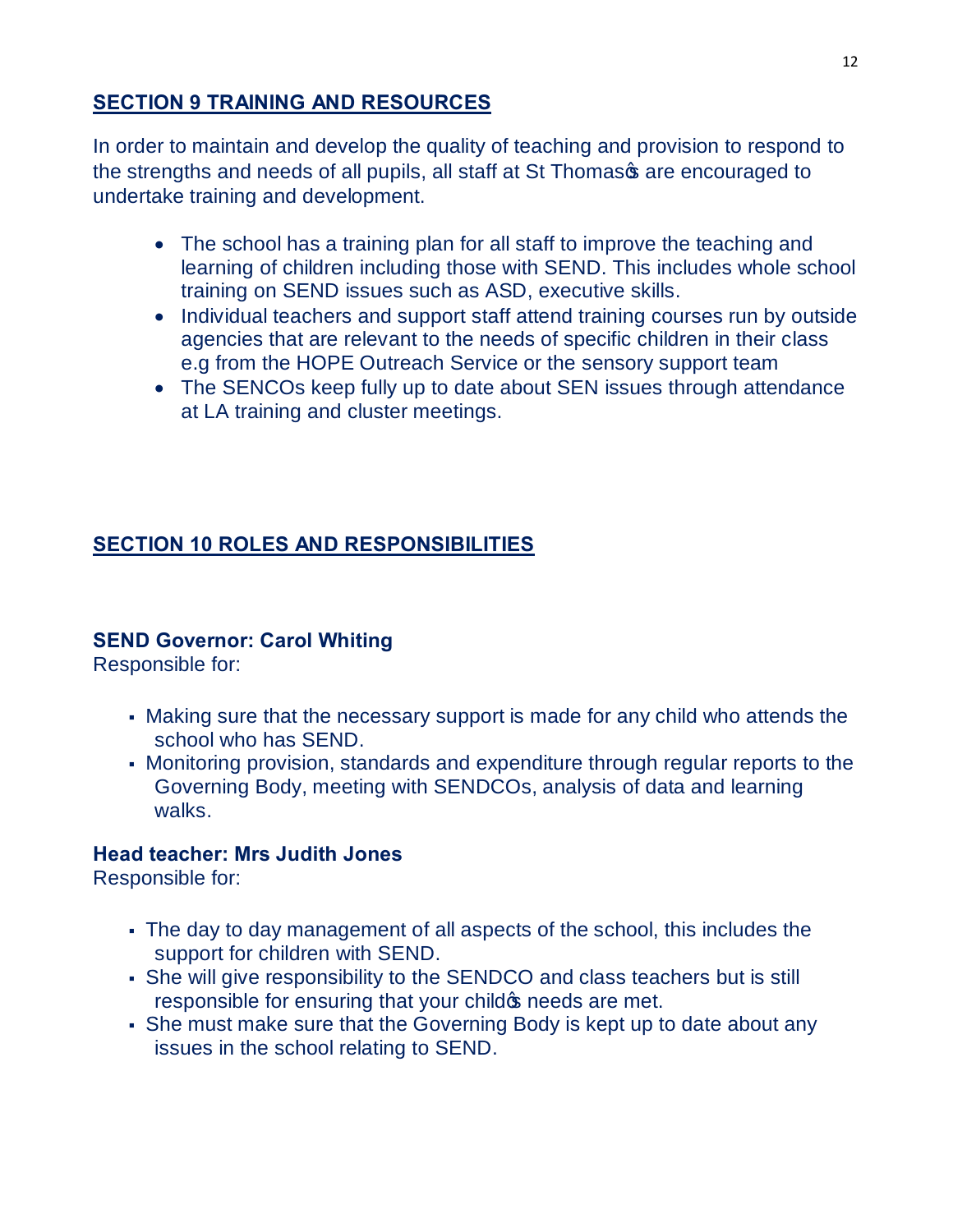## **SENDCO: Claire Fairclough**

Responsible for:

- Coordinating all the support for children with special educational needs or disabilities (SEND) and developing the schoolo SEND Policy to make sure all children get a consistent, high quality response to meeting their needs in school.
- **Ensuring that parents are:**
- 1. involved in supporting their child **s** learning;
- 2. kept informed about the support their child is getting;
- 3. involved in reviewing how they are doing;
- Liaising with all the other people who may be coming into school to help support a child & learning e.g. Speech and Language Therapy, Educational Psychology etcõ
- Updating the school **SEND** register (a system for ensuring all the SEND needs of pupils in this school are known) and making sure that there are excellent records of a child oprogress and needs.
- ß Providing specialist support for teachers and support staff in the school so they can help children with SEND in the school achieve the best progress possible.

## **Class/subject teacher**

Responsible for:

- Checking on the progress of all child and identifying, planning and delivering any additional help a child may need (this could be things like targeted work, additional support) and letting the SENDCO know as necessary.
- Writing Individual Education Plans (IEP), and sharing and reviewing these with parents at least twice per year and planning for the next term.
- ß Ensuring that all staff working with children in school are helped to deliver the planned work/programme , so they can achieve the best possible progress. This may involve the use of additional adults, outside specialist help and specially planned work and resources.
- **Ensuring that the school SEND Policy is followed in their classroom and for** all the pupils they teach with any SEND.

## **SEN Teaching assistants**

Keep records up to date;

Feed back to the teacher so that this can be fed into planning and target setting; Display targets for pupil and class teacher to ensure that everyone is working together:

Contribute to pupil progress and annual review meetings.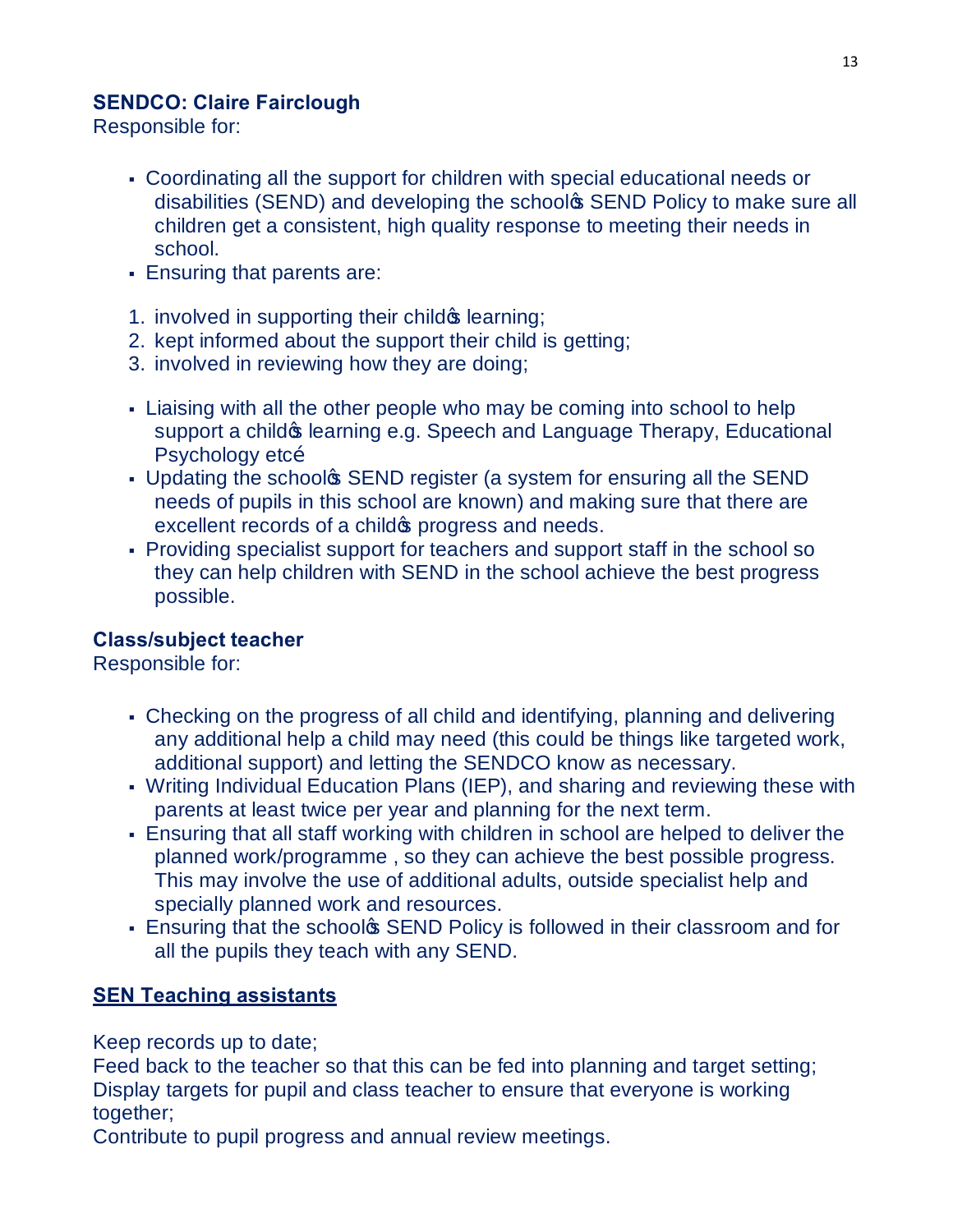# **SECTION 11 STORING AND MANAGING INFORMATION**

All documents are stored in a locked cabinet near the School Office.

All electronic documents are password protected;

All documents no longer required are shredded prior to disposal;

## **SECTION 12 REVIEWING THE POLICY**

This Policy will be updated annually and presented to Governors. The SEN Governor will receive termly reports from the SENDCO **This Policy was last updated in September 2016 This Policy will be reviewed annually.**

## **SECTION 13 ACCESSIBILITY**

Accessibility of the school environment

- ß All buildings are accessible to children with physical disability via ramps. Where there are parts of the building that are not accessible, detailed plans are put in place to ensure all children have full access to the curriculum.
- We ensure that equipment used is accessible to all children regardless of their needs.
- ß After school provision is accessible to all children including those with SEND.
- ß Extra curricular activities are accessible for children with SEND. Eg additional support may be considered.
- ß Visual improvements continue to be made following assessment and consultation with the sensory support team as appropriate to meet the needs of individual children.
- ß All furniture is of the correct size for the children.
- There are two accessible parking spaces
- ß All areas of the school have also been risk assessed.
- ß School policies are available to view via the school website as well as hard copies on request;
- ß Curriculum information is available on the school website.
- Specialised equipment is purchased and provided for those children who have been identified as needing specific provision including chairs
- Resources to alleviate visual stress including overlays, reading rulers.
- Pencil grips or writing slopes to alleviate pain for those children with hypermobility or dyspraxia.